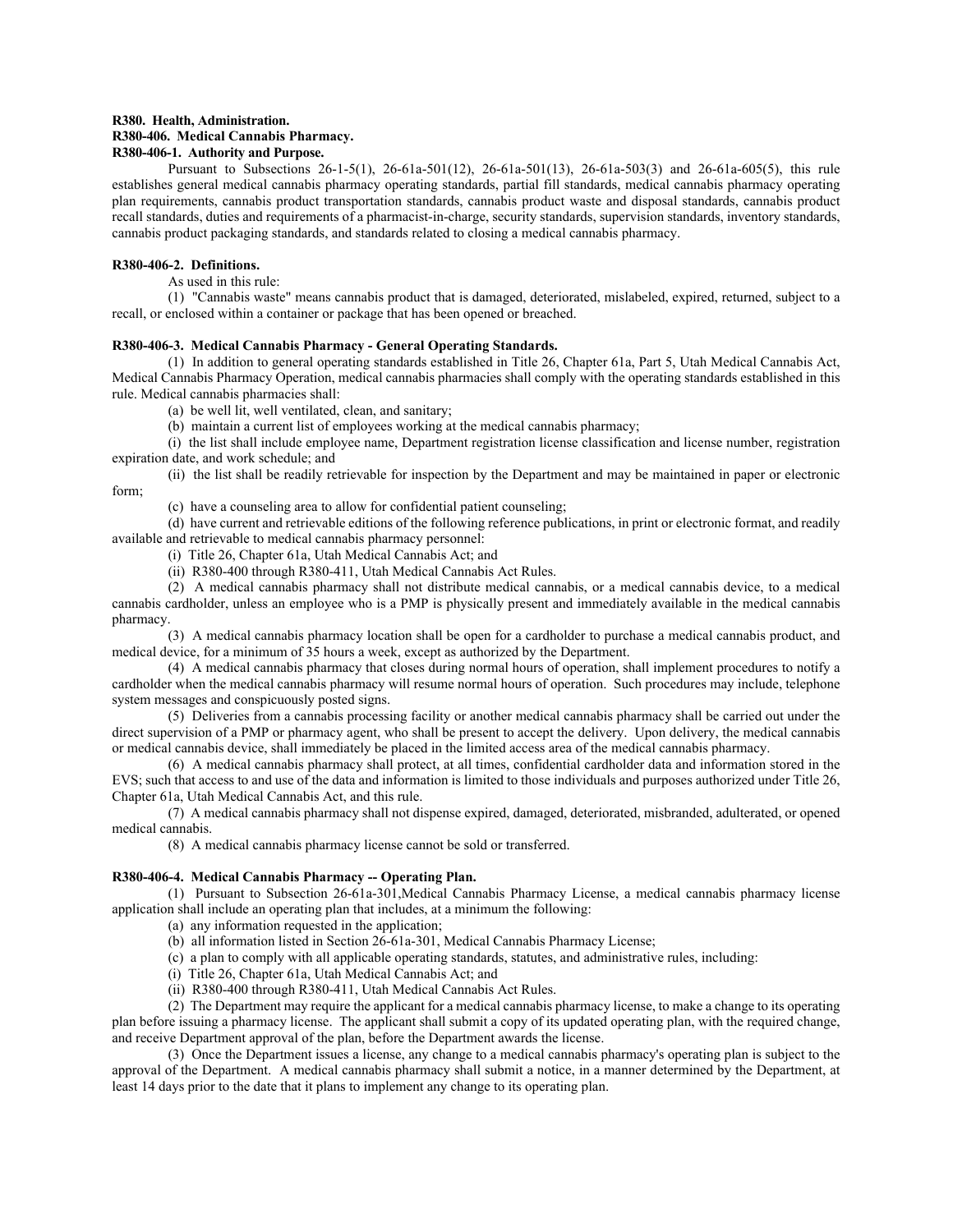## **R380-406-5. Medical Cannabis Pharmacy -- Operating Standards -- Pharmacist-In- Charge.**

(1) A medical cannabis pharmacy's pharmacist-in-charge (PIC) shall have the responsibility to oversee the medical cannabis pharmacy's operation, and that it is in compliance with Chapter 26, Title 61a, Utah Medical Cannabis Act and Utah Administrative Rules R380-400 through R380-411, Utah Medical Cannabis Act Rules. The PIC shall generally supervise the medical cannabis pharmacy, though the PIC is not required to be on site during all business hours.

(2) A unique email address shall be established by the PIC, or responsible party, for the medical cannabis pharmacy; to be used for self-audits or medical cannabis pharmacy alerts, initiated by the Department. The PIC or responsible party shall notify the Department of the medical cannabis pharmacy's email address in the initial application for licensure.

(3) The duties of the PIC shall include:

(a) ensure that PMPs, and pharmacy agents, at the medical cannabis pharmacy appropriately interpret and distribute a recommendation, in a suitable container, appropriately labeled for subsequent administration, or use by a patient;

(b) ensure that medical cannabis and a medical cannabis device are distributed safely, and accurately, with correct dosage parameters as recommended;

(c) ensure that medical cannabis, and a medical cannabis device, is distributed with information and instruction as necessary for proper utilization;

(d) ensure that PMPs and pharmacy agents communicate to a cardholder, at their request, information concerning any medical cannabis or medical cannabis device distributed to the cardholder;

(e) ensure that a reasonable effort is made to obtain, protect, record, and maintain patient records;

(f) education and training of medical cannabis pharmacy personnel;

(g) establishment of polices for procurement of medical cannabis, a medical cannabis device, and educational material sold at the facility;

(h) distribution and disposal of medical cannabis and a medical cannabis device, from a medical cannabis pharmacy;

(i) appropriate storage of all medical cannabis and a medical cannabis device;

(j) a record of transactions of the medical cannabis pharmacy necessary to maintain accurate control and accountability for materials required by applicable state laws;

(k) establish effective control against theft or diversion of medical cannabis or a medical cannabis device, and record of such product;

(l) legal operation of the medical cannabis pharmacy, including inspections, and other requirements, of state laws governing the medical cannabis pharmacies;

(m) implementation of an ongoing quality assurance program, that monitors performance of the personnel at the medical cannabis pharmacy;

(n) ensure that the point of sale (POS) is in working order;

(o) ensure that relevant information is submitted to the state's ICS and EVS in a timely manner;

(p) ensure that medical cannabis pharmacy personnel have appropriate licensure and registration;

(q) ensure that no medical cannabis pharmacy operates with a ratio of medical cannabis pharmacy medical provider to pharmacy agents that results in, or reasonably would be expected to result in, a reasonable risk of harm to public health, safety, and welfare;

(r) ensure that the PIC assigned to the medical cannabis pharmacy is recorded with the Department, and the Department is notified of a PIC change within 30 days of the change; and

(s) ensure with regard to the unique email address used for self-audits or medical cannabis pharmacy alerts, that:

(i) the medical cannabis pharmacy uses a single email address; and

(ii) the medical cannabis pharmacy notifies the Department, on the form prescribed, of any change in the email address within seven calendar days of the change.

(4) A PMP cannot be designated as PIC, for more than two medical cannabis pharmacies at one time.

## **R380-406-6. Medical Cannabis Pharmacy -- Operating Standards -- Supervision.**

(1) A medical cannabis pharmacy is always under the full and actual charge of the medical cannabis pharmacy's PIC, but it shall be under the direct supervision of at least one supervising PMP, who is physically present at all times when a medical cannabis pharmacy is open to the public.

(2) A medical cannabis pharmacy PIC is not required to be in the medical cannabis pharmacy at all times, but shall be available for contact within a reasonable period with the supervising PMP.

(3) A medical cannabis pharmacy shall never operate with a supervision ratio of PMP to pharmacy agent that results in, or reasonably would be expected to result in, an unreasonable risk of harm to public health, safety, and welfare.

#### **R380-406-7. Medical Cannabis Pharmacy -- Security Standards.**

(1) A medical cannabis pharmacy shall comply with security standards established in Section 26-61a-501, Medical Cannabis Pharmacy Operation, and this rule.

(2) A medical cannabis pharmacy shall have security equipment sufficient to deter and prevent unauthorized entrance into the limited access areas of the medical cannabis pharmacy that includes equipment required in this Section.

(3) A medical cannabis pharmacy shall have a system to detect unauthorized intrusion; which may include a signal system interconnected with a radio frequency method, such as cellular or private radio signals, or other mechanical or electronic device.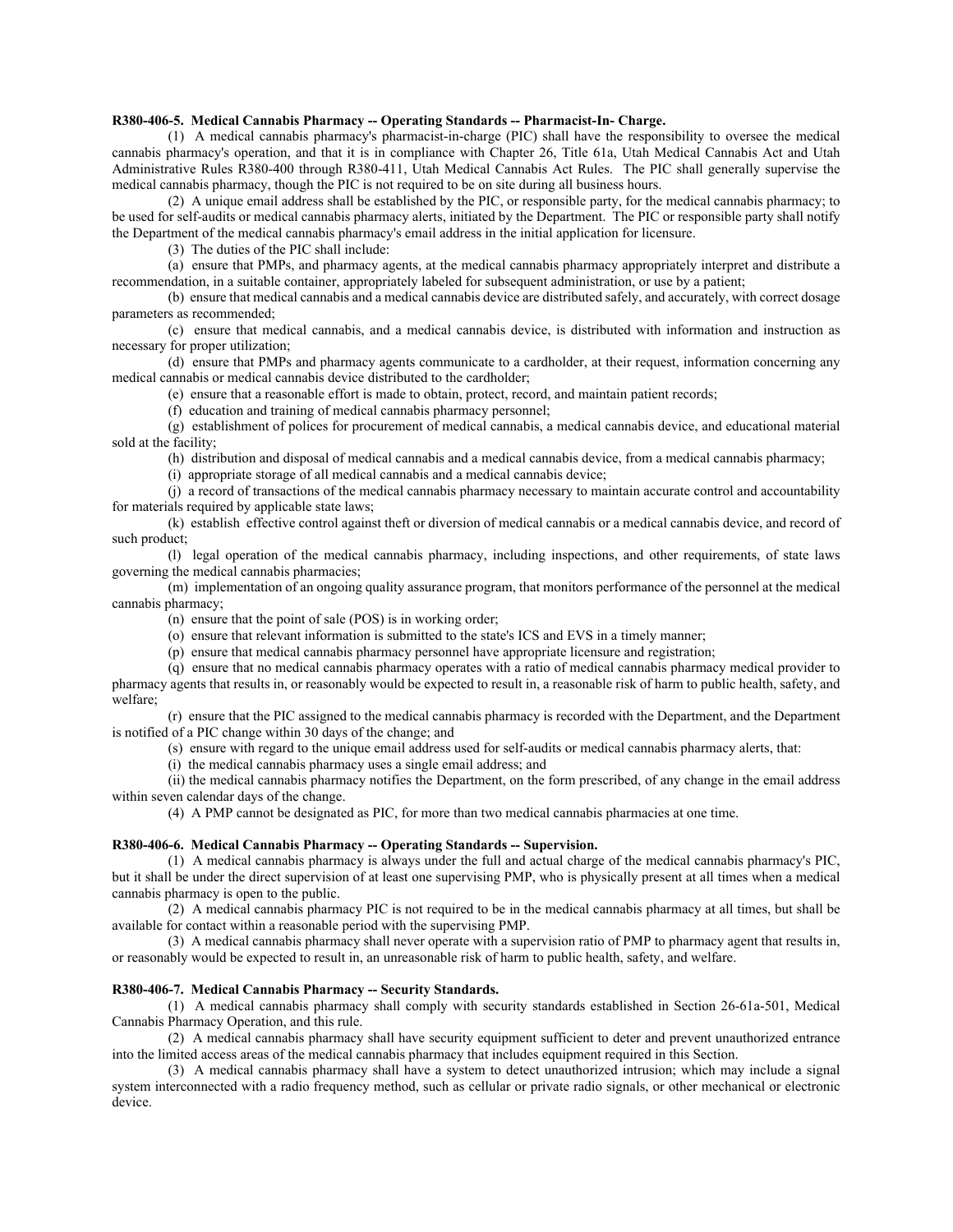(4) A medical cannabis pharmacy shall be equipped with a secure lock on any entrance to the medical cannabis pharmacy.

(5) A medical cannabis pharmacy shall have electronic monitoring including:

(a) at least one 19-inch or greater call-up monitor;

(b) a printer, capable of immediately producing a clear still photo from any video camera image;

(c) a video camera with a recording resolution of at least 640 x 470, or the equivalent, which provide coverage of entrances to and exits from limited access areas; and entrances to and exits from the building, and are capable of identifying any activity occurring in or adjacent to the building;

(d) a video camera shall record continuously, 24 hours a day, 7 days a week;

(e) a video camera at each point-of-sale location, which will allow for the identification of a medical cannabis cardholder;

(f) a method for storing video recordings from the video camera for at least 45 calendar days;

(g) for locally stored footage, the surveillance system storage device shall be secured in the facility in a lockbox, cabinet, closet, or secured in another manner, to protect from employee tampering or criminal theft;

(h) access to footage stored on a remote server shall be restricted to protect from employee tampering;

(i) a failure notification system that provides an audible, and visual, notification of failure in the electronic monitoring system;

(j) sufficient battery backup for video camera and recording equipment, to support at least five minutes of recording in the event of a power outage;

(k) a date and time stamp embedded on all video camera recordings, which shall be set correctly; and

(l) a panic alarm in the interior of the facility, which is a silent security alarm system signal, generated by the manual activation of a device intended to signal a robbery in progress.

(6) Security measures implemented by a medical cannabis pharmacy to deter and prevent unauthorized entrance in areas containing products, theft of product, and to ensure the safety of employees and medical cannabis cardholders, shall include the following:

(a) store all medical cannabis and a medical cannabis device in a secure locked limited access area, in such a manner as to prevent diversion, theft, and loss;

(b) notwithstanding (5)(a), a medical cannabis pharmacy may display, in a secure locked case, a sample of each product offered;

(i) the display case shall be transparent;

(ii) an authorized PMP, or pharmacy agent, may remove an example of medical cannabis, or medical cannabis device, from the case, and provide it to a cardholder for inspection; provided the patient does not consume or otherwise use the sample; and

(iii) inside the medical cannabis pharmacy, medical cannabis and medical cannabis product, shall be stored in a limited access area during non-business hours;

(c) keep safes, vaults, and any other equipment, or areas used for storage, including prior to disposal of product, securely locked and protected from entry; except for the actual time required to remove or replace medical cannabis;

(d) keep locks and security equipment in good working order, and shall test such equipment at least two times per calendar year;

(e) prohibit keys, if any, from being left in the locks, or stored or placed, in a location accessible to any person other than specifically authorized personnel;

(f) prohibit accessibility of security measures, such as combination numbers, passwords, or electronic, or biometric security systems, to any person other than specifically authorized personnel;

(g) ensure that the outside perimeter of the building is sufficiently lit, to facilitate surveillance;

(h) ensure that all medical cannabis is kept out of plain sight, and is not visible from a public place, outside of the medical cannabis pharmacy;

(i) develop emergency policies and procedures for securing all product following any instance of diversion, theft, or loss of product, and conduct an assessment to determine whether additional safeguards are necessary;

(j) at a medical cannabis pharmacy where a cash transaction is conducted, establish a procedure for safe cash handling and cash transportation, to a financial institution to prevent theft, loss, and associated risk to the safety of employees, customers and the general public;

(k) while inside the medical cannabis pharmacy, employee shall wear an identification tag, or similar form of identification, to clearly identify them to the public;

(i) including their position at the medical cannabis pharmacy, as a PMP or pharmacy agent; and

(l) prevent an individual from remaining on the premise of the medical cannabis pharmacy, if they are not engaging in activity expressly, or by necessary implication, permitted by Title 26, Chapter 61a, Utah Medical Cannabis Act.

(7) A medical cannabis pharmacy shall include the following areas of security:

- (a) public waiting area;
- (b) cardholder only area; and
- (c) limited access area.

(8) A medical cannabis pharmacy shall allow only medical a cannabis cardholder, PMP, pharmacy agent, authorized vendor, contactor, and visitor, to have access to the cardholder area of the medical cannabis pharmacy.

(9) An outside vendor, contractor, and visitor, must obtain a visitor identification badge, prior to entering the cardholder only, or limited access area of a medical cannabis pharmacy; to be worn at all times when on the premise of the medical cannabis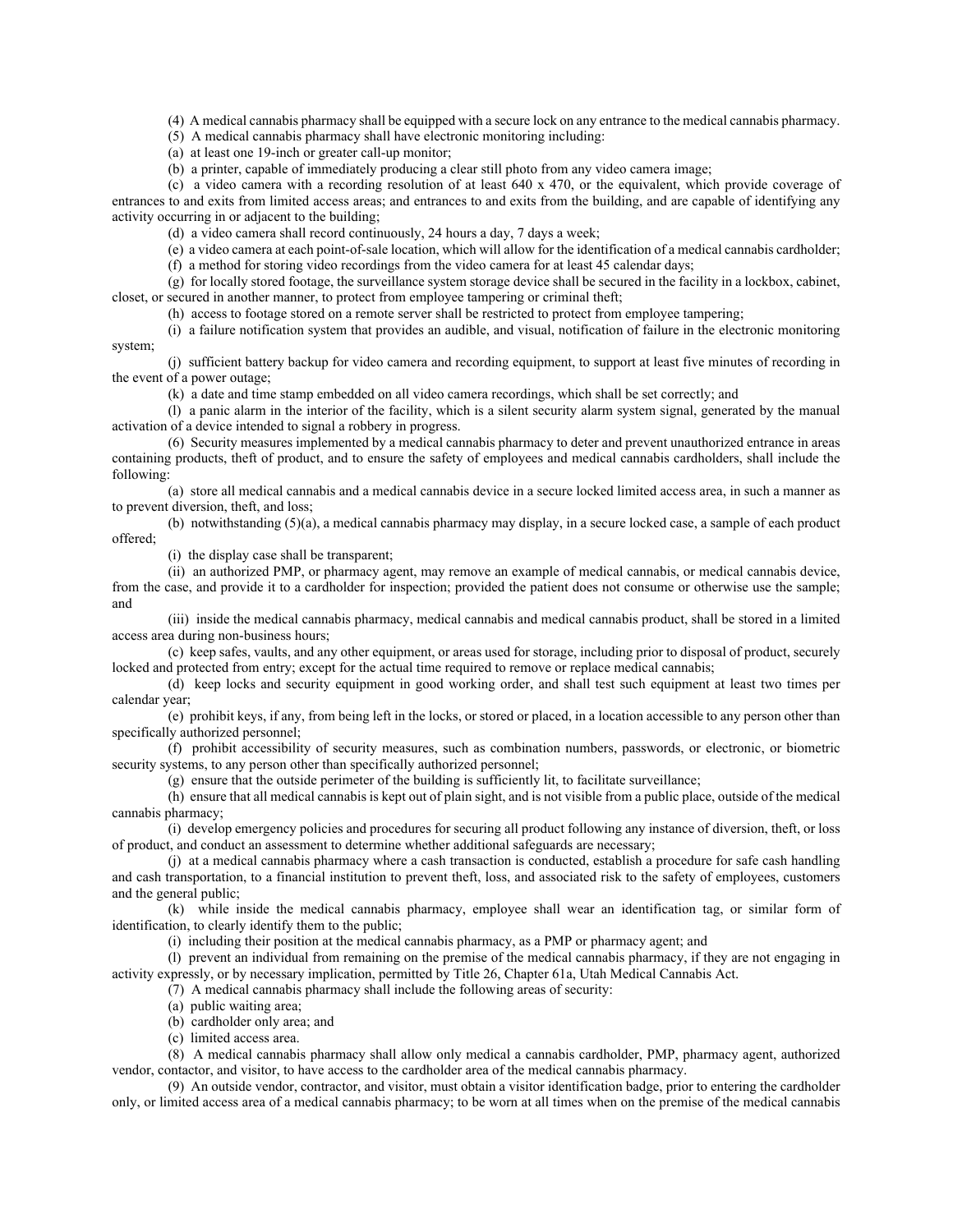pharmacy, and shall be escorted at all times by an employee authorized to enter the medical cannabis pharmacy. The visitor identification badge must be visibly displayed at all times, while in the facility. A visitor must be logged in and out, and that log shall be available for inspection by the Department at all times. The visitor identification badge shall be returned to the medical cannabis pharmacy upon exit.

(10) Product inside a medical cannabis pharmacy, shall be kept in a limited access area, inaccessible to any person other than a PMP, pharmacy agent, employee of the Department, or an individual authorized by the medical cannabis pharmacy's PIC. The limited access area shall meet the following standards:

(a) be identified by the posting of a sign, that shall be a minimum of 12" x 12", and states: "Limited Access Area", in lettering no smaller than one inch in height; and

(b) clearly describe by the filing of a diagram of the licensed premise, in the form and manner determined by the Department, reflecting walls, partitions, counters, and areas of entry and exit, vegetation, flowering, storage, disposal, cardholder area, and public waiting area.

(11) Only a PMP, or a pharmacy agent, employed at the medical cannabis pharmacy, shall have access to the medical cannabis pharmacy; when the medical cannabis pharmacy is closed to the public.

(12) The medical cannabis pharmacy, or parent company, shall maintain a record of not less than five years, of the initials or identification codes that identify each PMP or pharmacy agent by name. The initial or identification code, shall be unique, to ensure that each PMP, or pharmacy agent, can be identified. An identical initial or identification code, shall not be used for different a PMP, or pharmacy agent.

### **R380-406-8. Medical Cannabis Pharmacy -- Operating Standards -- Inventory.**

(1) A medical cannabis pharmacy shall be equipped for orderly inventory, storage of medical cannabis product, and medical cannabis device, in a manner to permit clear identification, separation, and easy retrieval of product; and an environment necessary to maintain the integrity of product inventory.

(2) A medical cannabis pharmacy shall use the state's ICS to establish a record of each transaction, and day's beginning acquisitions, sales, disposal, and ending inventory.

(3) A medical cannabis pharmacy shall input in the ICS information regarding the purchase of medical cannabis, or medical cannabis device, immediately after a transaction with a cardholder is closed, so reporting of purchases to the ICS across all medical cannabis pharmacies in Utah will be in real-time.

(4) At the close of each business day, a medical cannabis pharmacy shall reconcile the medical cannabis, and each medical cannabis device, with that medical cannabis pharmacy's inventory.

(5) A medical cannabis pharmacy's supervising PMP shall conduct an audit of a medical cannabis pharmacy's daily inventory, at least once a week. A PMP shall conduct annual comprehensive inventory of product, at a medical cannabis pharmacy. The PMP conducting the annual inventory shall document the time the inventory was taken, and shall sign and date the inventory with the date the inventory was taken. The signature of the PIC, and the date of the inventory, shall be documented within 72 hours, or three working days, of the completed annual inventory.

(a) If the audit identifies a reduction in the amount of medical cannabis in the medical cannabis pharmacy's inventory is not due to documented causes, the medical cannabis pharmacy shall determine where the loss occurred, and immediately take and document corrective action. The medical cannabis pharmacy shall immediately inform the Department of the loss by telephone, and provide written notice of the loss, and the corrective action taken within two business days after first discovery.

(b) If the reduction in the amount of medical cannabis, or any medical cannabis device, in the inventory is due to criminal activity, or suspected criminal activity, the medical cannabis pharmacy shall immediately make a report identifying the circumstances surrounding the reduction to the Department, and to law enforcement with jurisdiction where the suspected criminal acts occurred.

(c) If the audit identifies an increase in the amount of medical cannabis, or medical cannabis device, in the medical cannabis pharmacy's inventory, not due to documented causes, the medical cannabis pharmacy shall determine where the increase occurred and take and document corrective action.

(6) Records of each day's beginning inventory, weekly inventory, and comprehensive annual inventory, shall be kept for a period of five years; at the medical cannabis pharmacy where the medical cannabis and medical cannabis device is located. Any medical cannabis pharmacy intending to maintain such records at a location other than the medical cannabis pharmacy, must first send a written request to the Department. The request shall contain the medical cannabis pharmacy name and license number, and the name and address of the alternate location. The Department will send written notification to the medical cannabis pharmacy documenting the approval, or denial, of the request. A copy of the Department's approval shall be maintained. Any such alternate location shall be secured and accessible only to authorized medical cannabis pharmacy employees.

(7) A medical cannabis pharmacy shall maintain the documentation required of this rule in a secure, locked location for five years from the date on the document. These records may be kept electronically if the method is approved by the Department, and the records are backed-up each business day.

(8) A medical cannabis pharmacy shall provide any documentation required to be maintained in this rule to the Department for review upon request.

#### **R380-406-9. Medical Cannabis Pharmacy -- Operating Standards -- Transportation.**

(1) Transport of medical cannabis from a medical cannabis pharmacy to another location shall occur only when: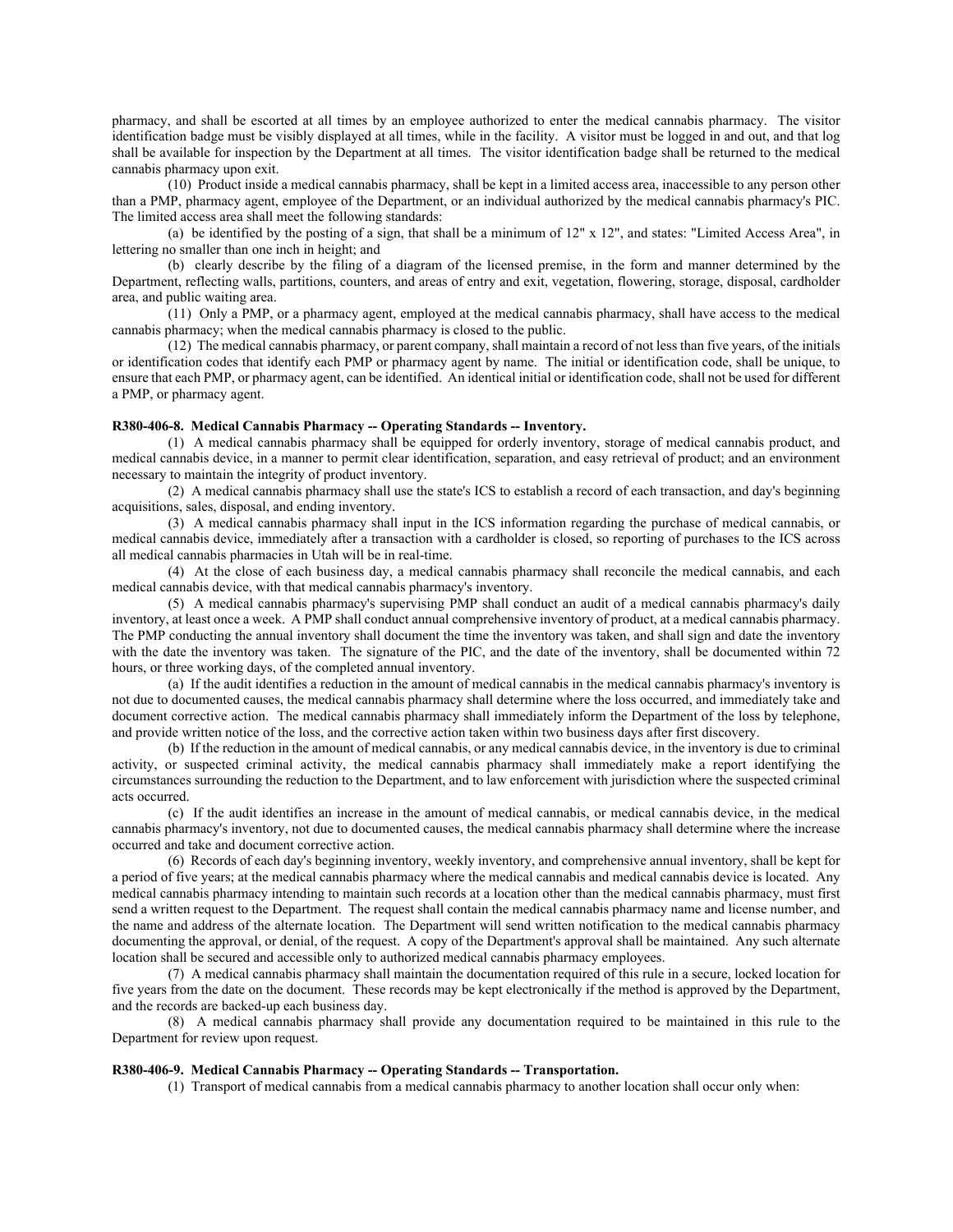(a) a home delivery medical cannabis pharmacy is delivering shipments of medical cannabis, or medical cannabis devices, to a cardholder's home address;

(b) a medical cannabis pharmacy, or cannabis production establishment, is transporting medical cannabis, or a medical cannabis device, from a medical cannabis pharmacy facility to a cannabis production establishment facility, or waste disposal location to be disposed of; and

(c) a product recall is initiated and medical cannabis, or a medical cannabis device, must be returned from a medical cannabis pharmacy to the cannabis production establishment.

(2) Medical cannabis and a medical cannabis device to be returned to the cannabis production establishment shall be:

(a) logged into the ICS;

(b) stored in a locked container with clear and bold lettering: "Return"; and

(c) prepared in compliance with any guideline and protocol of the cannabis production establishment for collecting, storing, and labeling a returned product.

(3) A PMP or pharmacy agent accepting a shipment of medical cannabis, or medical cannabis device, at a medical cannabis pharmacy facility from a cannabis production establishment shall:

(a) obtain a copy of the transport manifest and safeguard the manifest for recordkeeping;

(b) not delete, void, or change information provided on the transport manifest, upon arrival at the medical cannabis pharmacy;

(c) ensure that the medical cannabis and medical device received are as described in the transport manifest, and record the amount received into the ICS;

(d) clearly record on the manifest the individual's unique initial, or identification code, and the actual date and time of receipt of the medical cannabis, or medical cannabis device;

(e) if a difference between the quantity specified in the transport manifest and the quantity received occur, document the difference in the ICS; and

(f) log in the ICS any change to a medical cannabis product, or medical cannabis device, that may have occurred while in transport.

# **R380-406-10. Medical Cannabis Pharmacy -- Operating Standards -- Packaging.**

(1) Medical cannabis in the following dosage form shall be delivered to a medical cannabis pharmacy, from a cannabis processing facility, or another medical cannabis pharmacy, in their final container:

- (a) concentrated oil;
- (b) liquid suspension;
- (c) topical preparation;
- (d) transdermal preparation;
- (e) gelatinous cube;
- (f) sublingual preparation; and
- (g) resin or wax.

(2) Medical cannabis in the following dosage form may be delivered to a medical cannabis pharmacy from a cannabis processing facility, in either a final container or a bulk container, to later be separated into a final packaging prior to being dispensed to a cardholder:

- (a) tablet;
- (b) capsule; and
- (c) unprocessed cannabis flower.

# **R380-406-11. Medical Cannabis Pharmacy -- Operating Standards -- Cannabis Disposal and Waste.**

(1) A medical cannabis pharmacy's cannabis waste may be disposed of at either a medical cannabis pharmacy location, or a location of a cannabis production establishment, licensed by the UDAF.

(2) In addition to complying with standards for cannabis disposal and waste established in Section 26-61a-501 a medical cannabis pharmacy shall ensure compliance with standards established in R68-27-12. When handling cannabis waste, a medical cannabis pharmacy shall do the following:

(a) designate a location in the limited access area of the medical cannabis pharmacy where cannabis waste shall be securely locked and stored;

(b) designate a lockable container, or containers, that are clearly and boldly labeled with the words "Not for Sale or Use";

(c) ensure logging of the cannabis product in the ICS at the time of disposal with appropriate information including:

(i) a description of and reason for the cannabis product being disposed;

- (ii) date of disposal;
- (iii) method of disposal; and
- (iv) name and registration identification number of the agent responsible for the disposal.

#### **R380-406-12. Medical Cannabis Pharmacy -- Operating Standards -- Product Recall.**

(1) A recall may be initiated by a cannabis production establishment, a medical cannabis pharmacy, the Department, or the UDAF.

(2) A medical cannabis pharmacy's recall plan shall include, at a minimum: